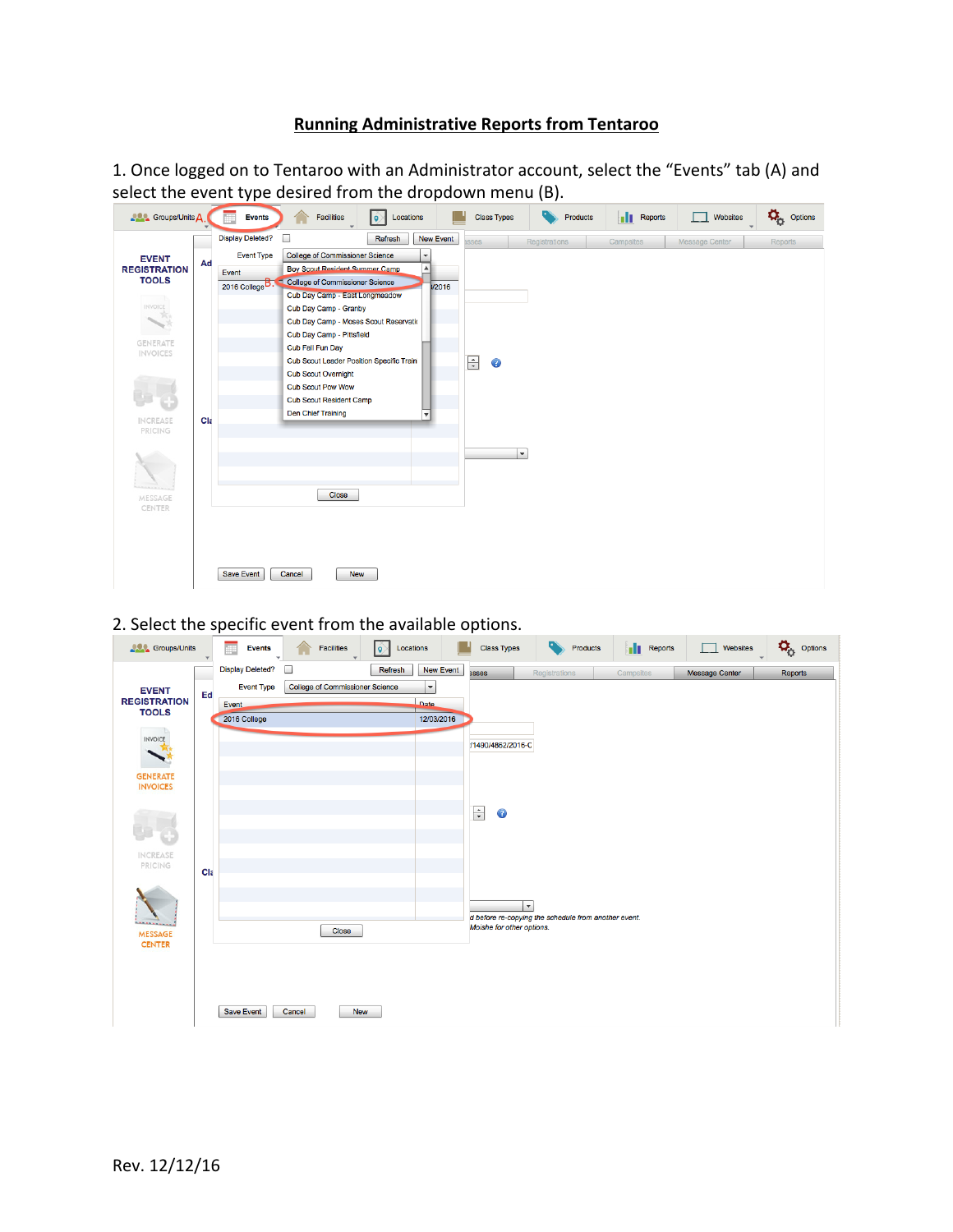## 3. Select the "Reports" tab.

| <b>ALC</b> Groups/Units             | Ξ<br>Facilities<br><b>Events</b>        | <b>Class Types</b><br>lô.<br>Locations | <b>Neports</b><br>Products           | $\boldsymbol{\varphi}_{\!\scriptscriptstyle \alpha}$<br>Options<br>Websites |
|-------------------------------------|-----------------------------------------|----------------------------------------|--------------------------------------|-----------------------------------------------------------------------------|
|                                     | 2016 College<br>Pricing                 | <b>Time Blocks</b><br><b>Classes</b>   | Registrations<br>Campsites           | <b>Message Center</b><br>Reports                                            |
| <b>EVENT</b><br><b>REGISTRATION</b> | <b>Report</b>                           | <b>View/Export Options</b>             | Report                               | <b>View/Export Options</b>                                                  |
| <b>TOOLS</b>                        | <b>Groups</b>                           | $\bullet$<br>PDF, Check-In             | <b>Participant List - Just Names</b> | <b>PDF</b>                                                                  |
| <b>INVOICE</b>                      |                                         | $\bullet$<br>Excel                     | <b>Product Orders</b>                | Excel                                                                       |
|                                     | <b>Participant Roster</b>               | PDF                                    | <b>Registration Amounts</b>          | Excel                                                                       |
| <b>GENERATE</b>                     |                                         | Excel                                  | <b>Shirt Sizes - Totals</b>          | Excel                                                                       |
| <b>INVOICES</b>                     | <b>Event Class Schedule</b>             | Excel                                  |                                      |                                                                             |
|                                     |                                         | Web, for Youth<br>Web, for Adults      |                                      |                                                                             |
|                                     |                                         | Web, for Groups                        |                                      |                                                                             |
|                                     | <b>Instructor Class Roster</b>          | <b>PDF</b>                             |                                      |                                                                             |
| <b>INCREASE</b><br>PRICING          | <b>Participant Class Schedules</b>      | ◉<br>PDF, by Group                     |                                      |                                                                             |
|                                     |                                         | ◉<br>PDF, Reqs Completed               |                                      |                                                                             |
|                                     |                                         | ◉<br>PDF, by Participant               |                                      |                                                                             |
| <b><i><u>ARANAL</u></i></b>         |                                         | $\bullet$<br>Excel, by Class           |                                      |                                                                             |
| <b>MESSAGE</b>                      |                                         | ◉<br>Excel, by Participant             |                                      |                                                                             |
| <b>CENTER</b>                       |                                         | ◐<br><b>Excel, Event Options</b>       |                                      |                                                                             |
|                                     | <b>Blue Cards</b>                       | Group * Choose Group                   |                                      |                                                                             |
|                                     |                                         | <b>Back</b><br>Front                   |                                      |                                                                             |
|                                     | <b>Group Class/Option Registrations</b> | Excel                                  |                                      |                                                                             |
|                                     |                                         |                                        |                                      |                                                                             |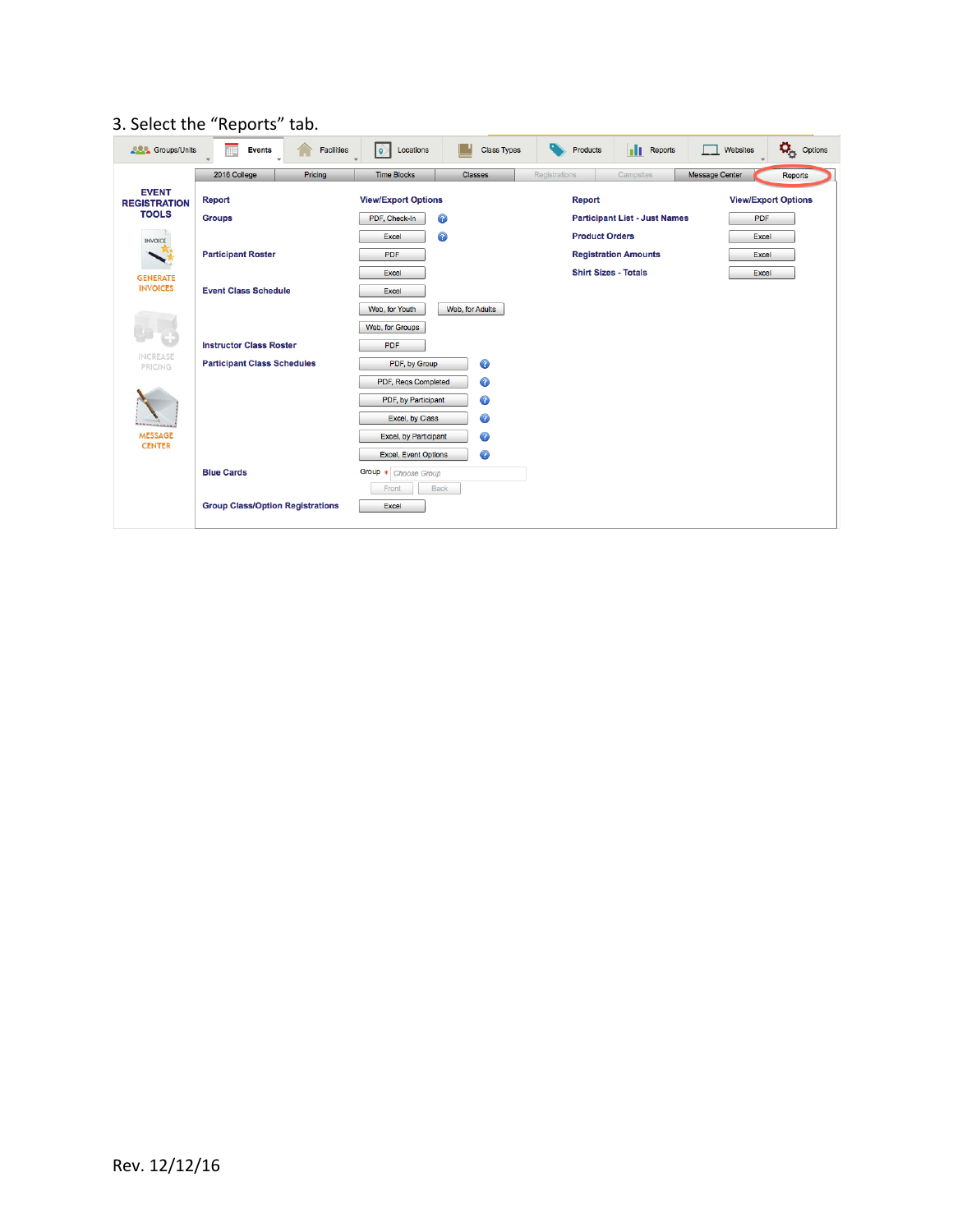4. The reports page can generate a variety of reports based on class and participant registration information (A-U).

\**NOTE: Hovering over a blue question mark icon will bring up a tooltip describing the report options for several types.*

| <b>ALC</b> Groups/Units             | m<br><b>Facilities</b><br><b>Events</b> | Locations<br>l o                    | <b>Class Types</b> | Products                    | ш<br>Reports                         | Websites              | ٥,<br>Options              |
|-------------------------------------|-----------------------------------------|-------------------------------------|--------------------|-----------------------------|--------------------------------------|-----------------------|----------------------------|
|                                     | 2016 College<br>Pricing                 | <b>Time Blocks</b>                  | <b>Classes</b>     | <b>Registrations</b>        | Campsites                            | <b>Message Center</b> | Reports                    |
| <b>EVENT</b><br><b>REGISTRATION</b> | <b>Report</b>                           | <b>View/Export Options</b>          |                    | <b>Report</b>               |                                      |                       | <b>View/Export Options</b> |
| <b>TOOLS</b>                        | <b>Groups</b>                           | PDF, Check-In<br>А                  | Ø                  |                             | <b>Participant List - Just Names</b> | R.<br><b>PDF</b>      |                            |
| <b>INVOICE</b>                      |                                         | B.<br>Excel                         | ◉                  | <b>Product Orders</b>       |                                      | S.<br>Excel           |                            |
|                                     | <b>Participant Roster</b>               | C.<br>PDF                           |                    |                             | <b>Registration Amounts</b>          | Т.<br>Excel           |                            |
| <b>GENERATE</b>                     |                                         | D.<br>Excel                         |                    | <b>Shirt Sizes - Totals</b> |                                      | U.<br>Excel           |                            |
| <b>INVOICES</b>                     | <b>Event Class Schedule</b>             | Ε.<br>Excel                         |                    |                             |                                      |                       |                            |
|                                     |                                         | F.<br>GI.<br>Web, for Youth         | Web, for Adults    |                             |                                      |                       |                            |
|                                     |                                         | н<br>Web, for Groups                |                    |                             |                                      |                       |                            |
|                                     | <b>Instructor Class Roster</b>          | <b>PDF</b><br>۱.                    |                    |                             |                                      |                       |                            |
| <b>INCREASE</b><br>PRICING          | <b>Participant Class Schedules</b>      | PDF, by Group                       | ◉                  |                             |                                      |                       |                            |
|                                     |                                         | К.<br>PDF, Reqs Completed           | ◉                  |                             |                                      |                       |                            |
|                                     |                                         | L.<br>PDF, by Participant           | $\bullet$          |                             |                                      |                       |                            |
|                                     |                                         | М.<br>Excel, by Class               | $\bullet$          |                             |                                      |                       |                            |
| <b>MESSAGE</b>                      |                                         | N.<br>Excel, by Participant         | ◉                  |                             |                                      |                       |                            |
| <b>CENTER</b>                       |                                         | O<br>Excel, Event Options           | $\bullet$          |                             |                                      |                       |                            |
|                                     | <b>Blue Cards</b>                       | Group * Choose Group<br>P.<br>Front | <b>Back</b>        |                             |                                      |                       |                            |
|                                     | <b>Group Class/Option Registrations</b> | $\Omega$<br>Excel                   |                    |                             |                                      |                       |                            |

- A. Generates a multi-page PDF with invoices for each registered group.
- **B.** Generates an Excel spreadsheet showing payment information/balances due, as well as contact information for each registered group.
- **C.** Generates a multi-page PDF with a participant roster for each registered group including names, registration type, address, phone number. This report is best suited to unit-based registration for events such as camporees or summer camp.
- **D.** Generates an Excel spreadsheet listing all participants, types, and all information required for event registration.
- **E.** For events with a class schedule. Generates an Excel spreadsheet with class type, time block, time, location, description, registration and attendance statistics, and completion statistics if it is a merit badge class.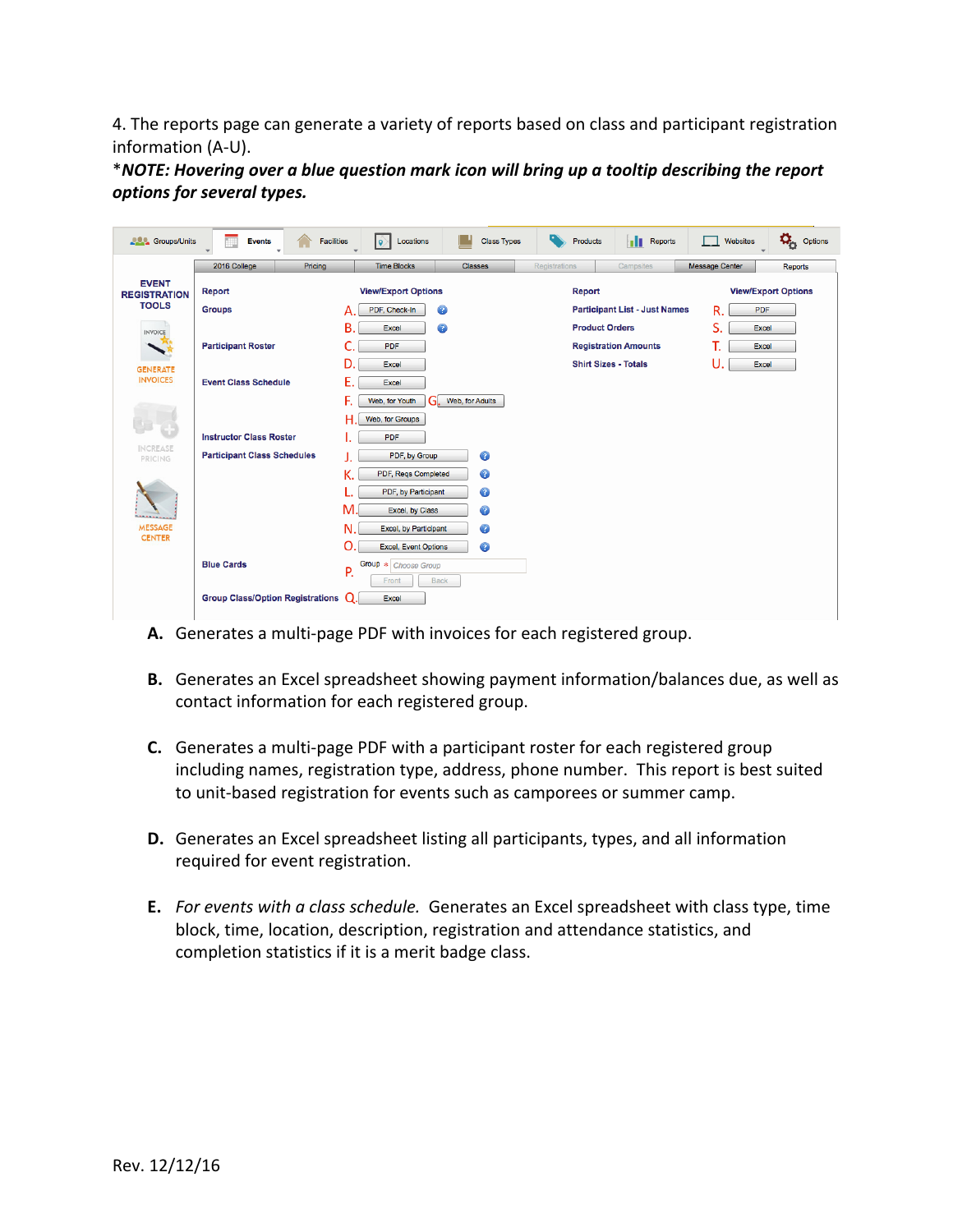F. For events with a class schedule. Generates a webpage with a class listing for youth classes organized by time block. An example is shown below:

**Class Schedule - Youth** 

| Archery (MB) - Shooting Sports<br>Time Block(s): 1 (9:00AM)<br><b>Days: M, TU, W, TH, F</b><br>Available To: CIT (Y), New Scout/ Webelos/ Additional Week (Y), Youth (Y)<br><b>Seats Available: Unlimited</b>                                                                                                                                                         |
|-----------------------------------------------------------------------------------------------------------------------------------------------------------------------------------------------------------------------------------------------------------------------------------------------------------------------------------------------------------------------|
| Archery is a fun way for Scouts to exercise minds as well as bodies, developing a steady hand, a good eye,<br>and a disciplined mind. This merit badge can provide a thorough introduction to those who are new to the<br>bow and arrow—but even for the experienced archer, earning the badge can help to increase the<br>understanding and appreciation of archery. |
| ATV Program A.T.V.<br>Time Block(s): 1, 2, 3 (9:00AM)<br>Days: M, TU, W, TH<br>Available To: CIT (Y), New Scout/ Webelos/ Additional Week (Y), Youth (Y)<br>Minimum Age: 14<br><b>Amount: \$35.00</b><br><b>Seats Available: 3</b>                                                                                                                                    |
| Climbing (MB) - C.O.P.E. and Climbing<br>Time Block(s): 1, 2 (9:00AM)<br>Days: M, TU, W, TH, F<br>Available To: CIT (Y), New Scout/ Webelos/ Additional Week (Y), Youth (Y)<br><b>Seats Available: Unlimited</b>                                                                                                                                                      |
| Climbing is not a sport that requires tremendous muscular strength; it demands mental toughness and the<br>willingness to practice hard to master a set of skills. The adventure of climbing can also provide a new way<br>to enjoy the outdoors.                                                                                                                     |

**G.** For events with a class schedule. Generates a webpage with a class listing for adult classes organized by time block. An example is shown below:<br>Class Schedule - Adults

| This is Scouting Adult Training<br>Time Block(s): 1 (8:30AM)<br>Day: SA<br><b>Available To: Adult (A)</b> |
|-----------------------------------------------------------------------------------------------------------|
| <b>Seats Available: Unlimited</b>                                                                         |
| <b>Youth Protection Training Adult Training</b>                                                           |
| Time Block(s): 1 (8:30AM)                                                                                 |
| Day: SA                                                                                                   |
| <b>Available To: Adult (A)</b>                                                                            |
| <b>Seats Available: Unlimited</b>                                                                         |
| <b>Cubmaster Specific Training Adult Training</b>                                                         |
| Time Block(s): 2 (9:30AM)                                                                                 |
| Day: SA                                                                                                   |
| <b>Available To: Adult (A)</b>                                                                            |
| <b>Seats Available: Unlimited</b>                                                                         |
| Den Leader Specific Training Adult Training                                                               |
| Time Block(s): 2 (9:30AM)                                                                                 |
| Day: SA                                                                                                   |
| <b>Available To: Adult (A)</b>                                                                            |
| <b>Seats Available: Unlimited</b>                                                                         |

H. For events with group-based classes. Generates a webpage with a class listing for group-based registration.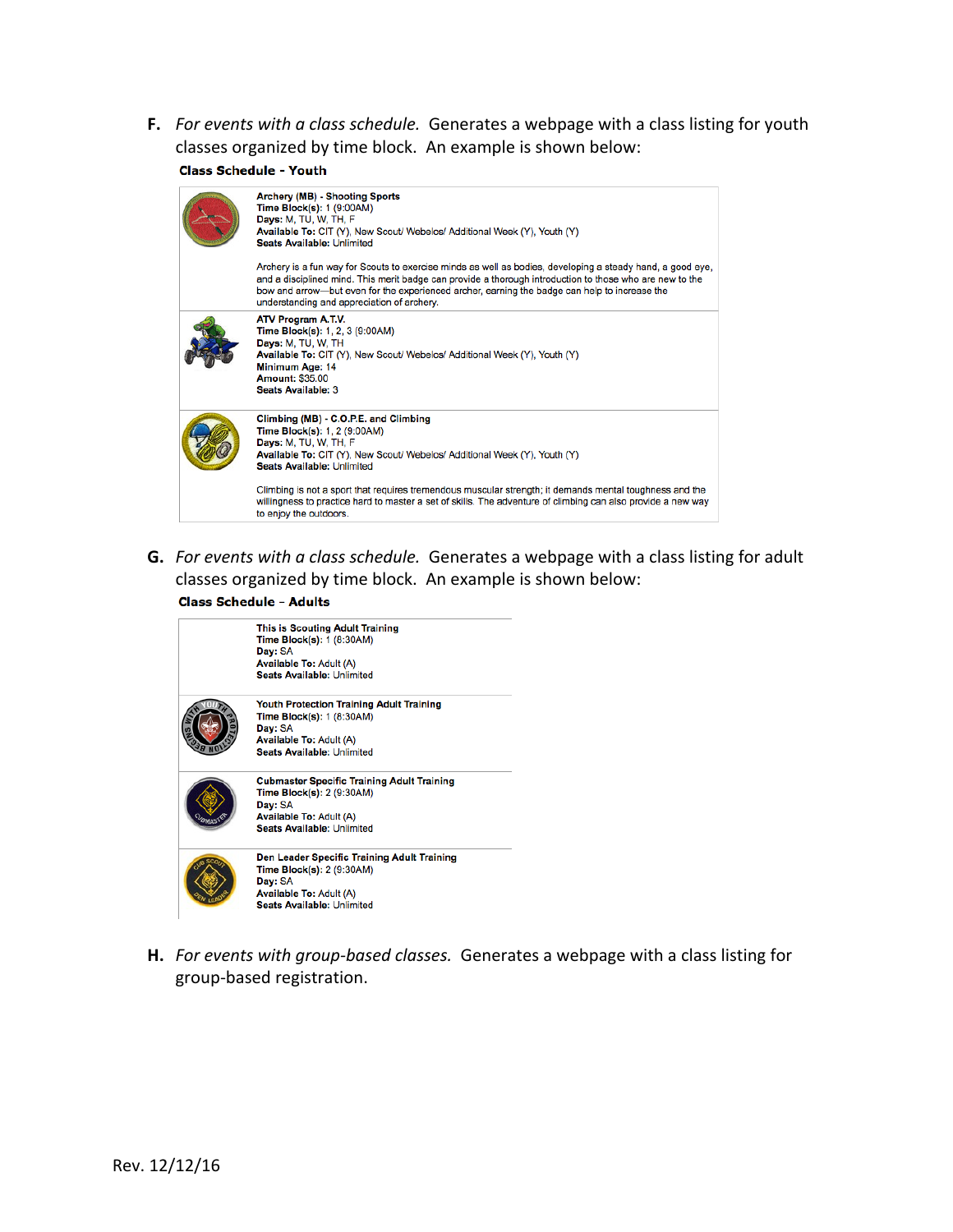**I.** For events with a class schedule. Generates a multi-page PDF with a class roster for each class, including attendance and requirements completed sheet. An example is shown below:

|                                                      | <b>Class Roster</b>                                                                            |              |              |              |                             |              |              |                |              |                                        |              |              |              |              |              |              |              |              |                           |              |              | BOY SCOUTS OF AMERICA<br>WESTERN MASSACHUSETTS COUNCIL                  |  |  |  |  |  |
|------------------------------------------------------|------------------------------------------------------------------------------------------------|--------------|--------------|--------------|-----------------------------|--------------|--------------|----------------|--------------|----------------------------------------|--------------|--------------|--------------|--------------|--------------|--------------|--------------|--------------|---------------------------|--------------|--------------|-------------------------------------------------------------------------|--|--|--|--|--|
| Event:<br>Date:                                      | Week 2<br>07/17/2016                                                                           |              |              |              |                             |              |              |                |              |                                        |              |              |              |              |              |              |              |              | <b>Address:</b><br>Phone: |              |              | 310 Birch Hill Rd<br>Russell, MA 01071<br>(413) 594-9196                |  |  |  |  |  |
| <b>Program Area: Aquatics</b><br>Location:<br>Class: | Waterfront<br>Swimming<br>Requirements: 1a, 1b, 2, 3, 4a, 4b, 5a, 5b, 5c, 5d, 6a, 6b, 6c, 7, 8 |              |              |              |                             |              |              |                |              |                                        |              |              |              |              |              |              |              |              | Days:                     |              |              | Timeblock: 2, 3 - 10:00 AM<br>M, TU, W, TH, F<br>Instructor: Instructor |  |  |  |  |  |
| <b>Name</b>                                          |                                                                                                | м            | <b>TU</b>    | w            | тн                          |              | 1a           | 1 <sub>b</sub> | 2            | з                                      | 4a           | 4b           | <b>5a</b>    | 5b           | 5с           | 5d           | 6a           | 6b           | 6с                        | 7            | 8            |                                                                         |  |  |  |  |  |
| <b>PERSONAL PROPERTY</b>                             |                                                                                                | $\checkmark$ | ✓∣           | $\sqrt{1}$   | $\checkmark$                | ・シー          | $\checkmark$ | $\checkmark$   | $\checkmark$ | $\checkmark$                           |              |              | $\checkmark$ | $\checkmark$ | $\checkmark$ | $\checkmark$ |              |              |                           |              | ✓            |                                                                         |  |  |  |  |  |
| and the Charles State                                | <b>Contract of Change Country</b>                                                              | $\checkmark$ | $\checkmark$ | $\checkmark$ | $\checkmark$                | $\checkmark$ | $\checkmark$ | $\checkmark$   | $\checkmark$ | $\checkmark$                           | $\checkmark$ | $\checkmark$ | $\checkmark$ | $\checkmark$ | $\checkmark$ | $\checkmark$ | $\checkmark$ | $\checkmark$ | $\checkmark$              | $\checkmark$ | $\checkmark$ |                                                                         |  |  |  |  |  |
| activities include                                   |                                                                                                | $\checkmark$ |              |              | $\vee$ $\vee$ $\vee$ $\vee$ | $\checkmark$ | $\vee$       |                |              | $ \vee \vee \vee \vee \vee \vee \vee $ |              |              |              |              | $\vee$       | $\checkmark$ | $\checkmark$ | $\checkmark$ | $\checkmark$              | ✓            |              |                                                                         |  |  |  |  |  |

- **J.** For events with a class schedule. Generates a multi-page PDF with a class registration schedule for each participant organized by group.
- **K.** For events with a class schedule. Generates a multi-page PDF with requirements completed (if applicable) for each participant organized by group.
- L. For events with a class schedule. Generates a multi-page PDF with a class registration schedule for each participant organized by group, with one individual per page.
- **M.** For events with a class schedule. Generates an Excel spreadsheet with registration information for each class, including contact information, group/unit information, attendance and requirements completed (if applicable), organized by class.